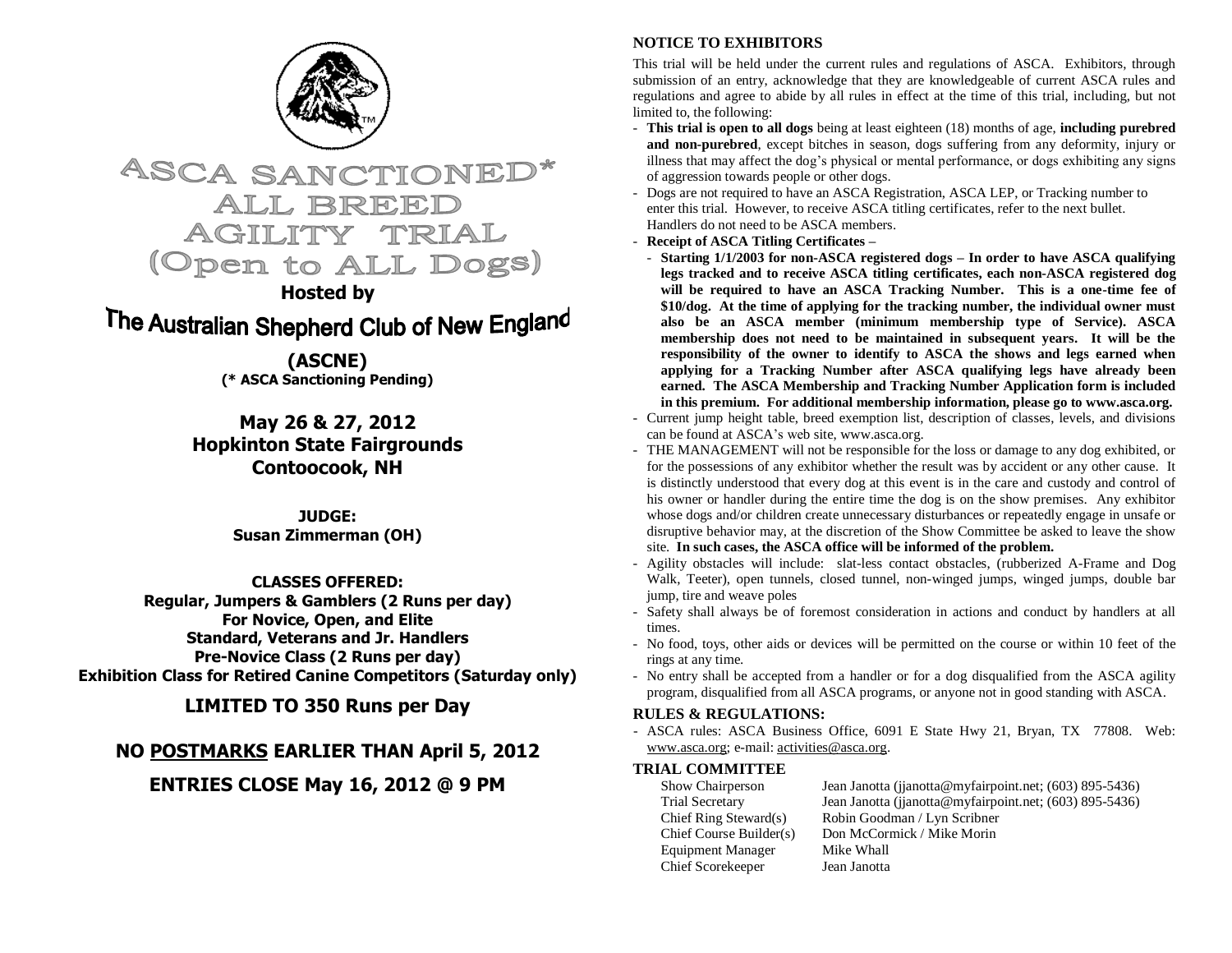## **ENTRY FORM / ENTRIES / CONFIRMATIONS:**

- Entries will be accepted in the order they are sent, not received. For entries sent via Postal Service, the valid reference date is the postmark. Otherwise the valid date is the ship date. Entries with an early postmark will be processed after Day 5 receipts. Unreadable postmarks will be assumed to be the day previous to receipt.
- Entries may be accepted after the closing date if openings are available.
- ASCA Registration/Tracking No If your dog is an ASCA registered Australian Shepherd (either full registration or LEP) or has an ASCA Tracking Number, write your dog"s ASCA registration/LEP number/Tracking Number in this space.
- If this field is left blank, the ASCA Business Office will assume this dog is not registered with ASCA and will not automatically track qualifying legs. However, these dogs will still be placed and will receive any placement awards offered. You may submit the Tracking Form with your entry – HOWEVER please make fees payable to ASCA.
- A dog must compete in the height division in which they have been entered. Exception: when a dog is required by the judge to move to a higher height.
- **Junior Handler entry fees will be one-half of the published fees. The Junior Handler must own or co-own the dog they are showing.**
- "For Exhibition Only" entries will not be accepted.
- Canadian Exhibitors: All fees MUST be submitted in US Funds via International Postal Money Order.
- Returned checks do not constitute a valid entry fee and will incur a \$20 service charge.
- Telephone calls returned/initiated with questions on any entries will be made collect.
- **RETIRED EXHIBITION**: To honor our four-legged friends who have taught us and brought us to where we are, we are proud to offer this exhibition class for retired canine competitors. To be eligible, a dog must have previously competed in agility but is now retired from all competitive jumping classes. The class is not limited by age. The course will be a simple Jumpers course (jumps and tunnels only). On the entry form, specify the jump height (bars on the ground is ok; 16" will be the maximum height allowed).
- **PRE-NOVICE:** Dogs must be at least 12 months of age; no teeter or weave poles; specify jump height – dogs younger than 18 months must jump at least 4" lower than their standard jump height; no toys or treats

#### **SHOW SITE:**

- This event will be held on grass outdoors in a ring surrounded by snow fencing.
- There is ample room for crating, chairs, and shade tents.
- A warm-up area, a single practice jump, and a set of weave poles will be provided for exhibitors.
- ALL dogs must be held on leash or crated except when competing or in the warm-up area.
- Enthusiasts of agility have earned a reputation for being among the most considerate and tidy. We thank everyone in advance for upholding the respectful tradition of leaving the trial site and related lodging sites cleaner than we found them.

#### **REFUNDS / WITHDRAWALS:**

- There will be no refund/credit for entries withdrawn after the closing date, except for a dog"s injury and/or illness or for bitches that come into season after the closing date. These entries will be eligible for a voucher for the amount of the total entry fee paid less \$20.00. A signed letter from your veterinarian must be included with your written request. Requests must be received by the trial secretary prior to the start of the trial. Voucher must be used towards another ASCNE agility trial.
- There will be no refunds if the trial cannot open or be completed by reason of riots, civil disturbances, fire, an act of God, public emergency, act of a public enemy, strike, or any other cause beyond the control of the Event Committee. There will be no refund in the event dog/handler are dismissed from the competition, regardless of reason.

### **RULE CHANGE HIGHLIGHTS**

- For all trials after February 1<sup>st</sup>, dogs not jumping in the  $20^{\prime\prime}$ +/24" (16"+ vets and junior handlers) jump height classes shall provide proof of jump height or must be measured at check in. Exhibitors may submit a copy of a dog"s AKC, NADAC or ASCA height cards with their entry or at check-in.

#### **TENTATIVE SCHEDULE AND RING ASSIGNMENTS**

**Saturday** – Ring 1 - EJ1, EJ2, OJ1, OJ2, NJ1, NJ2, Retired Exhibition, EG1, OG1, NG1, EG2, OG2, NG2, ER1, ER2, OR1, OR2, NR1, NR2, PN1, PN2. Running order low to high. **Sunday** - Ring 1 – ER3, ER4, OR3, OR4, NR3, NR4, EG3, OG3, NG3, EG4, OG4, NG4, EJ3, EJ4, OJ3, OJ4, NJ3, NJ4. Running order will be from high to low.

(E=Elite, O=Open, N=Novice; R=Regular, J=Jumpers, G=Gamblers, PN=PreNovice) The running order of classes is subject to change at the discretion of the judges and/or the host club. The final order will be included in the confirmation packet.

#### **REGISTRATION / MEASURING**

- Friday between 4:30 and 6:00PM
- Saturday and Sunday between 7:00 and 7:45AM
- Copies of ASCA, NADAC or AKC height cards may either be mailed in or presented at registration for dogs not entered in the  $20''$ +"/24" (16"+ Veterans and Jr. Handlers) (dog's wither height 20" and under). Otherwise dogs will need to be measured at registration.

#### **MOVE-UPS:**

- Dogs receiving titles after the closing date may be upgraded by providing written notice to the Show Secretary, prior to the move up cutoff date listed on the front of this premium. Letters and e-mails containing the owner's full name, the dog's call name and ASCA number, entered class, and from and to level are acceptable.
- Move-ups from Saturday to Sunday will be permitted. Trial Secretary must be notified no later than 15 minutes after the last class on Saturday has finished.

#### **PRIZES / AWARDS**

- Green Qualifying Rosettes will be awarded to all dogs achieving a qualifying score.
- Placement Ribbons will be awarded to all dogs placing  $1<sup>st</sup>$  through  $4<sup>th</sup>$  in each class and jump height.
- Ribbons/prizes must be picked up during the weekend they WILL NOT be mailed.

#### **FOOD / VENDORS**

- Details will be provided in the confirmation.

#### **JUMP HEIGHTS**

| Dog's height | $11"$ &                                          | $14" \&$ | 18" & | 20" & |                      | Over $20$ " |
|--------------|--------------------------------------------------|----------|-------|-------|----------------------|-------------|
| at withers   | under                                            | under    | Under | Under | Over 20"             | Optional    |
| Standard     | 8"                                               | 12"      | 16"   | 20"   | $20+$ (jumps $20"$ ) | 24"         |
| Vets         | 4"                                               | 8"       | 12"   | 16"   | $16+$ (jumps $16"$ ) |             |
| JrH          | may jump at the standard jump height or 4" lower |          |       |       |                      |             |

- Refer to the current ASCA rulebook for the current Breed Jump Height Exemption List.

- A dog may be entered in a class at a jump height higher than they are eligible provided the dog is not entered in the Veteran Division classes.
- No dog shall ever jump lower than 4" in the Junior Handler or Veteran Division.
- Any exhibitor whose dog measures over 20" may choose to enter the 20+ class or the optional 24" class. 20+ and 24 will be scored and placed together as one class.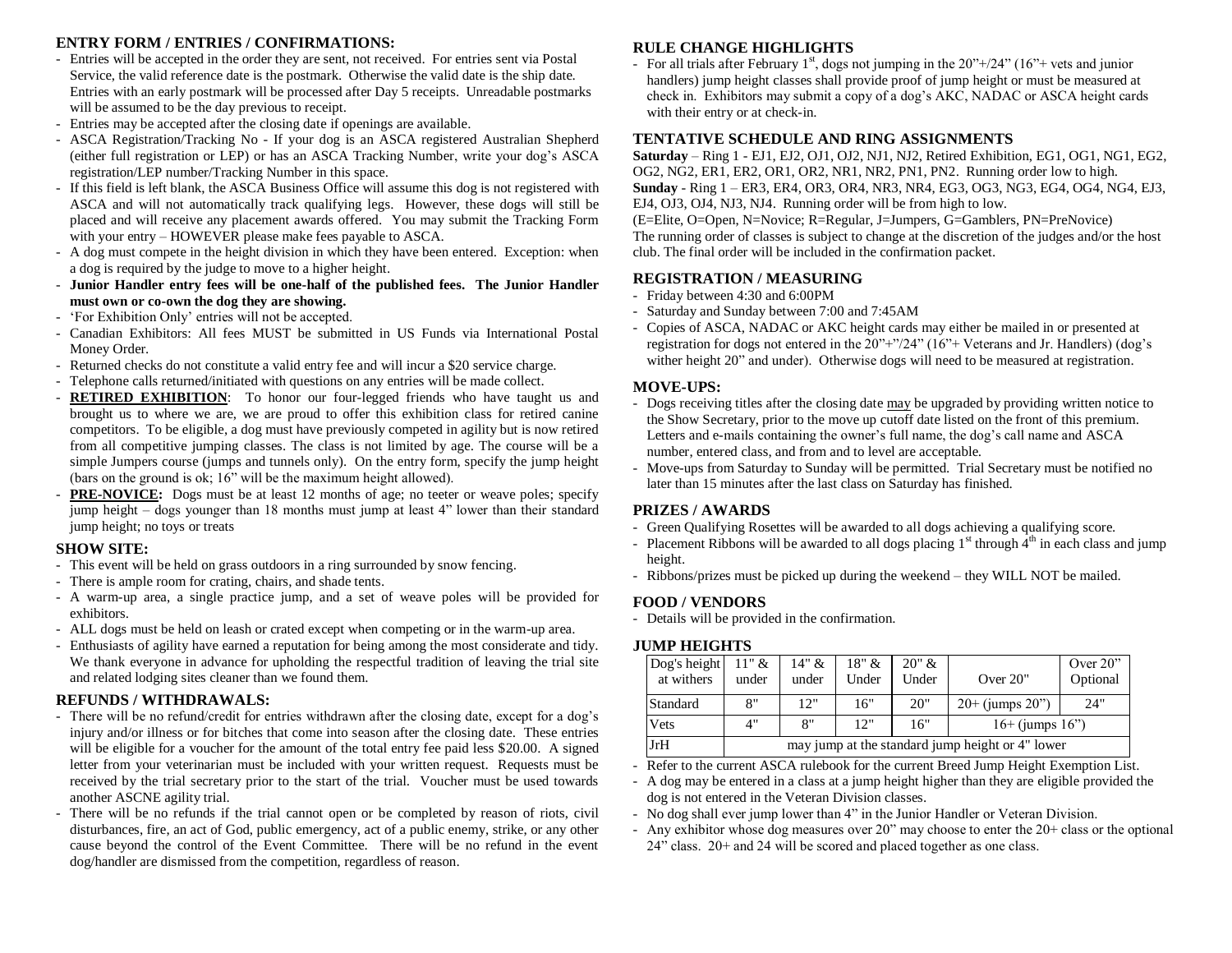#### **DIRECTIONS TO TEST SITE:**

**From Massachusetts & Points South** - Take Route 93 North to Concord, NH. Take Route 89 North to Exit 7. Turn right onto Rt 103/127 (Park Ave). \*\*Go 1.7 miles to the entrance of the Hopkinton State Fairgrounds on the right. If visible, there will be a sign identifying this as the "Blue Gate Parking Lot". On the left just opposite the entrance is a sign for the "Meadows" housing development.

**From NY, VT, and points West** – Take Route 89 South to Exit 7. Turn left onto Rt 103/127 (Park Ave). Continue from \*\* above.

**From Keene, NH area** - Take Route 9 East to Route 89. Take Route 89 North to Exit 7. Turn right onto Rt 103/127 (Park Ave). Continue from \*\* above.

#### **ACCOMMODATIONS:**

**Best Western,** 97 Hall St, Concord, NH (603) 228-4300 (pet fee – check for details) **Comfort Inn**, 298 Queen City Ave, Manchester, NH (603) 668-2600 (pet fee – check for details)

**Raddison Inn**, 700 Elm St, Manchester, NH (603) 625-1000 (pet fee – check for details)

#### **SOME MOTEL COURTESIES TO OBSERVE:**

- Cover the motel"s bedding with a sheet, whether or not you think your dog will get on the bed.

- If you crate your dog, please bring a towel to put under the crate to keep marks off the rug. Bring a towel to put under your dog"s food dish.
- Make every effort to have your dog free of fleas BEFORE arriving.
- All poop must be picked up, bagged, and disposed of properly by the dog"s handler. The Event Committee will excuse competitors who fail to pick up after their dogs at the test site or the motel.
- Don"t leave your dog unattended. If you must leave, take them with you.

**ON-SITE CAMPING** – On site camping is available for self-contained units and tent camping. With electric: \$30/night. With no electric: \$15/night.

| <b>On-Site Camping Registration</b><br>\$30 per night with electric<br>\$15 per night for no electric                                                                                                                                                                                                                                                                                                                                                                                                                                     |  |  |  |  |  |  |
|-------------------------------------------------------------------------------------------------------------------------------------------------------------------------------------------------------------------------------------------------------------------------------------------------------------------------------------------------------------------------------------------------------------------------------------------------------------------------------------------------------------------------------------------|--|--|--|--|--|--|
| Camping on: Friday Saturday Sunday Total Fees: \$<br>Name: $\frac{1}{\sqrt{1-\frac{1}{2}}}\frac{1}{\sqrt{1-\frac{1}{2}}}\frac{1}{\sqrt{1-\frac{1}{2}}}\frac{1}{\sqrt{1-\frac{1}{2}}}\frac{1}{\sqrt{1-\frac{1}{2}}}\frac{1}{\sqrt{1-\frac{1}{2}}}\frac{1}{\sqrt{1-\frac{1}{2}}}\frac{1}{\sqrt{1-\frac{1}{2}}}\frac{1}{\sqrt{1-\frac{1}{2}}}\frac{1}{\sqrt{1-\frac{1}{2}}}\frac{1}{\sqrt{1-\frac{1}{2}}}\frac{1}{\sqrt{1-\frac{1}{2}}}\frac{1}{\sqrt{1-\frac{1}{2}}}\frac{1}{\$<br><u> 1980 - Jan Stein Berlin, Amerikaansk politiker (</u> |  |  |  |  |  |  |
|                                                                                                                                                                                                                                                                                                                                                                                                                                                                                                                                           |  |  |  |  |  |  |
|                                                                                                                                                                                                                                                                                                                                                                                                                                                                                                                                           |  |  |  |  |  |  |
|                                                                                                                                                                                                                                                                                                                                                                                                                                                                                                                                           |  |  |  |  |  |  |
|                                                                                                                                                                                                                                                                                                                                                                                                                                                                                                                                           |  |  |  |  |  |  |
| Check one:<br>Trailer____ Motor Home____ Fifth Wheel____ Van____ Tent____                                                                                                                                                                                                                                                                                                                                                                                                                                                                 |  |  |  |  |  |  |
| : Length __feet x Width __feet Slide-out _Yes _No                                                                                                                                                                                                                                                                                                                                                                                                                                                                                         |  |  |  |  |  |  |
| Send in with your agility entries. Please enclose a <b>separate</b> check payable to<br>ASCNE.                                                                                                                                                                                                                                                                                                                                                                                                                                            |  |  |  |  |  |  |



## **ASCA MEMBERSHIP AND TRACKING NUMBER APPLICATION FORM**

**Beginning 1/1/2003 for non-ASCA registered dogs** – In order to have ASCA qualifying legs tracked and to receive ASCA titling certificates, each non-ASCA registered dog will be required to have an ASCA Tracking Number. This is a one-time fee of \$10/dog. At the time of applying for the tracking number, the individual owner must also be an ASCA member (minimum membership type of Service is required). ASCA membership does not need to be maintained in subsequent years. It will be the responsibility of the owner to identify to ASCA the show(s) and leg(s) earned when applying for a Tracking Number for those ASCA qualifying legs earned from 1/1/2003 until submission of application.

Please type or print clearly. Incomplete or illegible forms will be returned.

#### **Membership Application:**

Owner's Name (1) Owner's Name (2) Owner"s Address: \_\_\_\_\_\_\_\_\_\_\_\_\_\_\_\_\_\_\_\_\_\_\_\_\_\_\_\_\_\_\_\_\_\_\_\_\_\_\_\_\_\_\_\_\_\_\_\_\_\_\_\_\_\_\_\_\_\_\_\_\_ City, State, Postal Code:\_\_\_\_\_\_\_\_\_\_\_\_\_\_\_\_\_\_\_\_\_\_\_\_\_\_\_\_\_\_\_\_\_\_\_\_\_\_\_\_\_\_\_\_\_\_\_\_\_\_\_\_\_\_\_\_\_ Phone Number: \_\_\_\_\_\_\_\_\_\_\_\_\_\_\_\_\_\_\_\_\_\_\_\_\_E-mail:\_\_\_\_\_\_\_\_\_\_\_\_\_\_\_\_\_\_\_\_\_\_\_\_\_\_\_\_\_\_\_\_\_ **Service Membership Fee: \$10.00 per person** (If you are interested in other membership types, go to www.asca.org) I (We) agree to abide by the ASCA Articles of Incorporation, Bylaws, and all ASCA Rules and Regulations governing the ASCA Registry and all other ASCA programs.

Owner"s Signature (1):\_\_\_\_\_\_\_\_\_\_\_\_\_\_\_\_\_\_\_\_\_\_\_\_\_\_\_\_\_\_\_\_\_\_\_\_\_\_\_\_\_\_\_\_\_\_\_\_\_\_\_\_\_\_\_\_\_\_

Owner"s Signature (2):\_\_\_\_\_\_\_\_\_\_\_\_\_\_\_\_\_\_\_\_\_\_\_\_\_\_\_\_\_\_\_\_\_\_\_\_\_\_\_\_\_\_\_\_\_\_\_\_\_\_\_\_\_\_\_\_\_\_

**Dog Information: Lifetime fee for tracking number is \$10.00 per dog for ASCA Members**

Dog"s Full Name: \_\_\_\_\_\_\_\_\_\_\_\_\_\_\_\_\_\_\_\_\_\_\_\_\_\_\_\_\_\_\_\_\_\_\_\_\_\_\_\_\_\_\_\_\_\_\_\_\_\_\_\_\_\_\_\_\_\_\_\_\_\_

Dog"s Call Name: \_\_\_\_\_\_\_\_\_\_\_\_\_\_\_\_\_\_\_\_\_\_\_\_\_\_\_\_\_\_\_\_\_\_\_\_\_\_\_\_\_\_\_\_\_\_\_\_\_\_\_\_\_\_\_\_\_\_\_\_\_\_

Any/All Previous Registration Numbers Used: \_\_\_\_\_\_\_\_\_\_\_\_\_\_\_\_\_\_\_\_\_\_\_\_\_\_\_\_\_\_\_\_\_\_\_\_\_\_\_

Sex: \_\_\_\_\_\_\_\_\_\_\_\_\_\_\_\_\_\_\_\_\_\_\_\_\_\_\_\_\_\_\_\_\_ Birthdate: \_\_\_\_\_\_\_\_\_\_\_\_\_\_\_\_\_\_\_\_\_\_\_\_\_\_\_\_\_\_\_

Breed:\_\_\_\_\_\_\_\_\_\_\_\_\_\_\_\_\_\_\_\_\_\_\_\_\_\_\_\_\_\_\_\_

Events/Os Earned Since  $1/1/2003$ 

\_\_\_\_\_\_\_\_\_\_\_\_\_\_\_\_\_\_\_\_\_\_\_\_\_\_\_\_\_\_\_\_\_\_\_\_\_\_\_\_\_\_\_\_\_\_\_\_\_\_\_\_\_\_\_\_\_\_\_\_\_\_\_\_\_\_\_\_\_\_\_\_\_\_\_\_\_ **Mail completed form with check or money order to:** 

> **ASCA Business Office 6091 E State Highway 21, Bryan, TX 77808**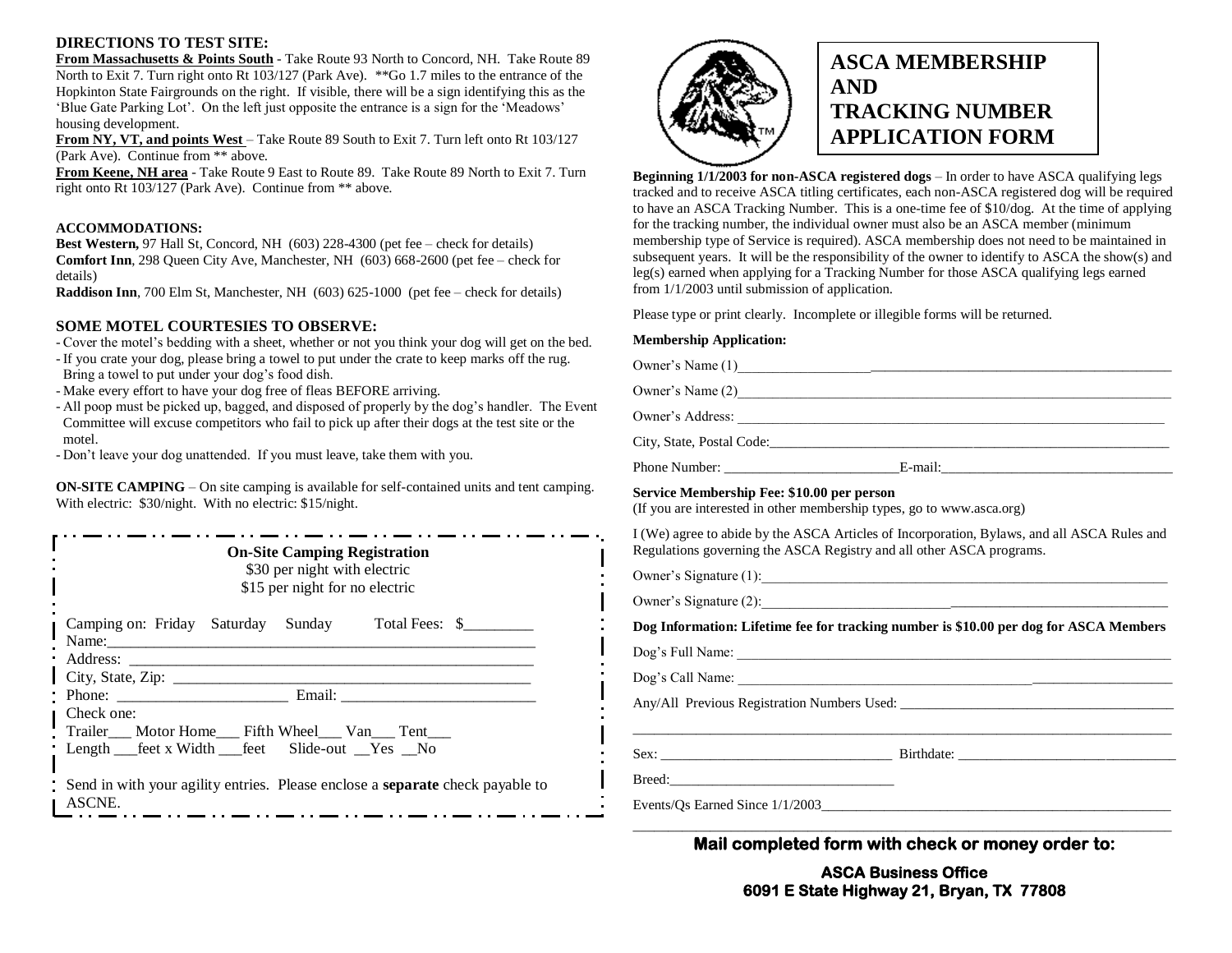## **Volunteer Sign-Up (…We Really Need Your Support)**

As at every event, no club can pull off a trial without the help and support of our exhibitors to keep the agility trial running smoothly and efficiently. **We will not be able to do this without your involvement.** Working in and around the ring is a great way to increase your knowledge and understanding of the sport. If you have a guest or significant other who would be willing to work at the trial, we'd be thrilled! A list of jobs and their associated description is on the back of this page.

We appreciate your help and will do what we can for your comfort, including the volunteers' refreshment area for trial workers and helpers.

Please fill out this form and send it in with your entry. This will help us schedule you in an appropriate job without class conflicts. We'll let you know in which classes you're working when you arrive at the trial.

Thank you for volunteering and making this a better show for everyone. We couldn't do it without you! **\_\_\_\_\_\_\_\_\_\_\_\_\_\_\_\_\_\_\_\_\_\_\_\_\_\_\_\_\_\_\_\_\_\_\_\_\_\_\_\_\_\_\_\_\_\_\_\_\_\_\_\_\_\_\_\_\_\_\_\_\_\_\_\_\_\_\_\_\_\_\_\_\_\_\_\_**

Name:

#### **Work Preferences:**

I am volunteering for the following jobs:

| $\Box$ Timer                                     | $\Box$ Scribe | $\Box$ Ass't Scribe $\Box$ Gate Steward $\Box$ Ring Steward |
|--------------------------------------------------|---------------|-------------------------------------------------------------|
| $\Box$ Course Build $\Box$ Scoring $\Box$ Runner |               | $\Box$ Registration                                         |

#### **Job Descriptions**

**(Starred (\*\*) jobs are for rank novices – little training required)**

**Timer** (1 per ring)

- Restriction Cannot be changed during the course of a class
- Tells handler when to begin
- Using a stopwatch, records the time for each dog's performance

**Scribe** (1 per ring)

- Verifies entry number/breed as each dog enters the ring
- Records on the scribe sheet all penalties signaled by the judge and gives the scribe sheet to the transcriber at the completion of each dog"s run

**\*\* Assistant Scribe** (1 per ring)

- Gives the scribe the scribe sheet for the dog on the line ready to run
- Writes the time (minutes/seconds/hundredths) on the scribe sheet of the dog that just ran
- **Gate Steward** (1 per ring)
- Maintains a constant and orderly flow of exhibitors into the ring by keeping three (3) exhibitors ready to go at all times
- Communicates any change in run order to the assistant scribe
- Informs ring stewards when it's time to change the jump heights
- Need to be assertive, have good organization skills, and knowledge of ring procedure helps to know exhibitors

**\*\*Ring Steward** (2-4 per ring)

- Quickly sets each jump for each class/jump height level, straightens the chute on the collapsed tunnel after every dog, replaces poles on jumps during or immediately following each dog's run
- **\*\*Leash Runner** (1 per ring)
- Brings leashes from start line to finish line
- **\*\*Score Runner** (1 per ring)
- Brings scribe sheets from the transcriber to the scorekeepers
- **Scoring** (2 per ring)
- From scribe sheet, calculate total dog time and faults / points for gamblers
- Transfer information from the scribe sheet to the scoring catalog

## **For Your Records - Summary of Entries**

| $\log 1$ :                                                                                                                                                                                   |  |
|----------------------------------------------------------------------------------------------------------------------------------------------------------------------------------------------|--|
|                                                                                                                                                                                              |  |
|                                                                                                                                                                                              |  |
|                                                                                                                                                                                              |  |
|                                                                                                                                                                                              |  |
|                                                                                                                                                                                              |  |
|                                                                                                                                                                                              |  |
|                                                                                                                                                                                              |  |
| <b>Accommodations:</b>                                                                                                                                                                       |  |
|                                                                                                                                                                                              |  |
| Directions:                                                                                                                                                                                  |  |
| مساوره والمستوار والمستوار والمستوار والمستوار والمستوار والمستوارة المستوار والمستوار والمستوار والمستوار والمستوار<br><b>Saturday Dinner</b><br>Catered by Cracker Barrel of Hopkinton, NH |  |
| Menu will include green salad, potato or pasta salad, chicken, steak tips, and a<br>vegetarian dish                                                                                          |  |
|                                                                                                                                                                                              |  |
|                                                                                                                                                                                              |  |
| Name:                                                                                                                                                                                        |  |
|                                                                                                                                                                                              |  |
| Phone: Email: Email:                                                                                                                                                                         |  |
| Please identify your preference (will help us determine how much of what):<br>Chicken _______ Steak Tips_______ Vegetarian______                                                             |  |
| Number attending $\frac{1}{2}$ x \$19 = $\frac{1}{2}$                                                                                                                                        |  |
| BYOD & D (Bring your own drink and dessert!!!)                                                                                                                                               |  |